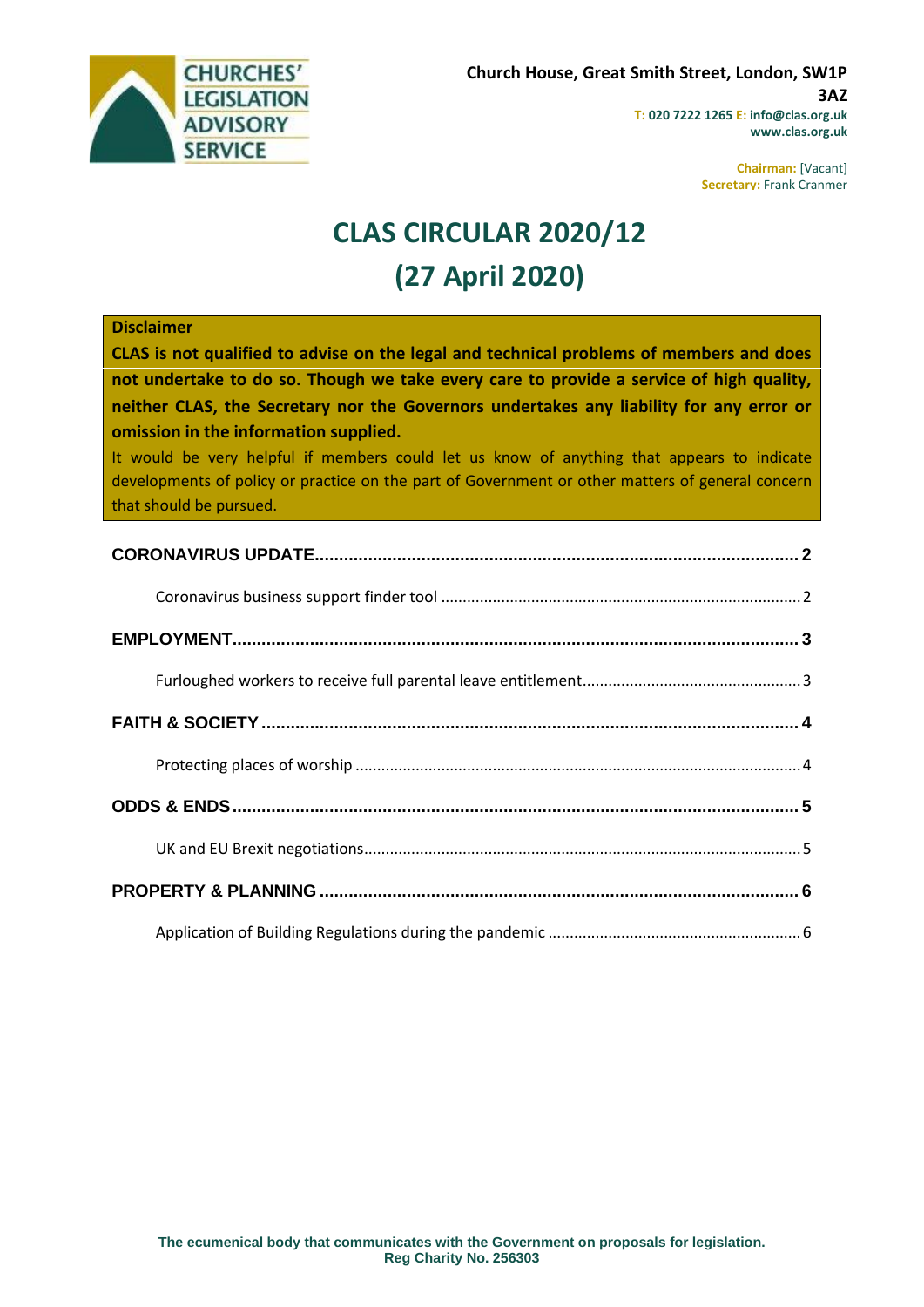## <span id="page-1-0"></span>**CORONAVIRUS UPDATE**

### <span id="page-1-1"></span>**Coronavirus business support finder tool**

#### **For information**

The Government has **launched** a coronavirus business support finder tool to help organisations to access the support that they are eligible for during the coronavirus pandemic. The tool will ask organisations to fill out an online questionnaire, where they will then be directed to a list of all the financial support that they may be eligible for.

[Source: BEIS and HM Treasury, 20 April]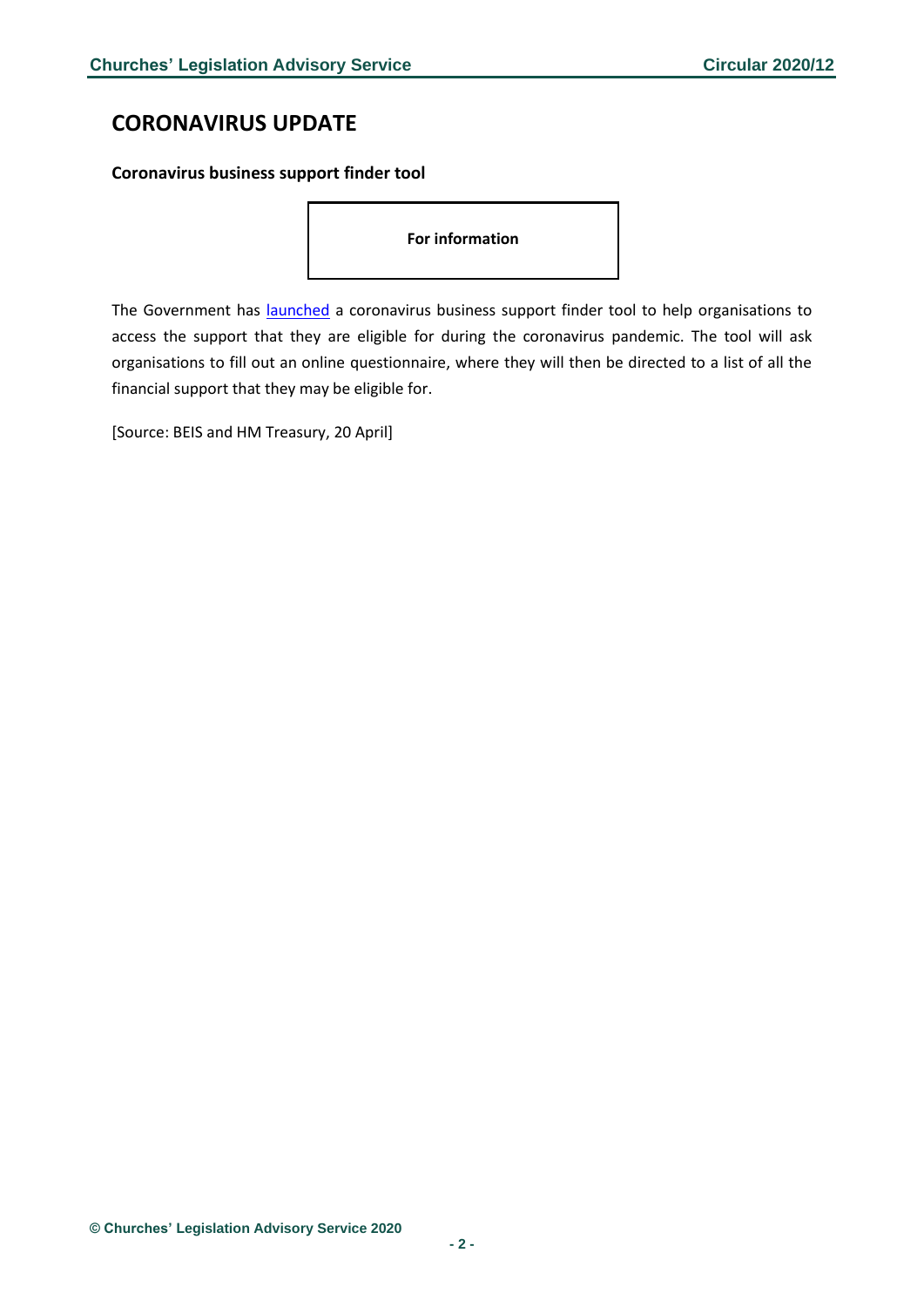### <span id="page-2-0"></span>**EMPLOYMENT**

### <span id="page-2-1"></span>**Furloughed workers to receive full parental leave entitlement**

**For information**

The Government has [announced](https://www.gov.uk/government/news/furloughed-workers-to-receive-full-parental-leave-entitlement?utm_source=336a7e60-eabe-4a96-b9c1-ddc2d0fc90c5&utm_medium=email&utm_campaign=govuk-notifications&utm_content=daily) that furloughed workers will receive their full parental leave entitlement, based on their usual earnings rather than a furloughed pay rate. Full earnings will apply to Maternity Pay, Paternity Pay, Shared Parental Pay, Parental Bereavement Pay and Adoption Pay.

[Source: DWP and BEIS, 24 April]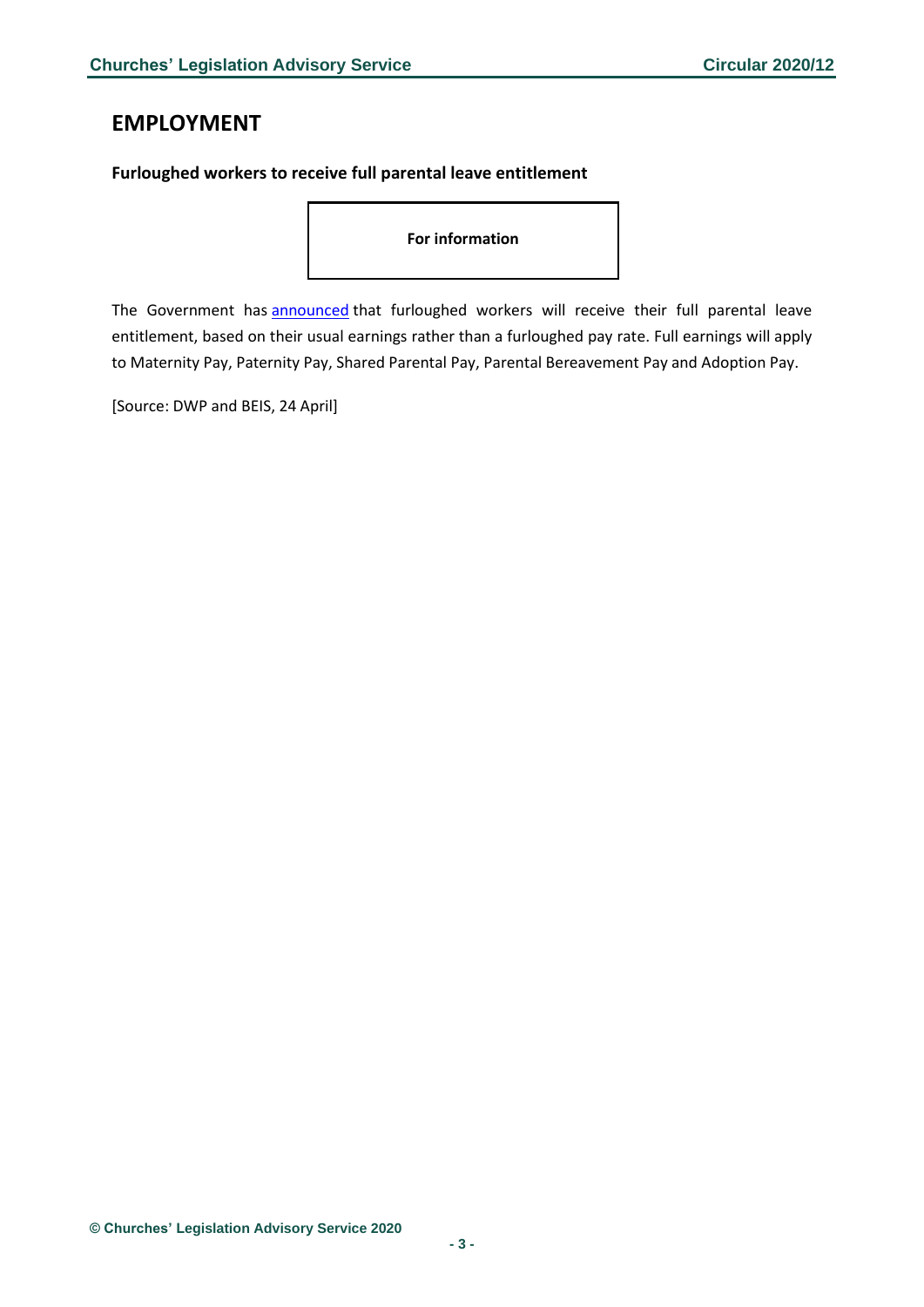# <span id="page-3-0"></span>**FAITH & SOCIETY**

### <span id="page-3-1"></span>**Protecting places of worship**

**For information and possibly for action**

As a reminder, the Home Office's **[consultation](https://assets.publishing.service.gov.uk/government/uploads/system/uploads/attachment_data/file/877230/31-03-12_Protecting_Places_of_Worship_Consultation.pdf)** on protecting places of worship closes on 10 May. It appeared to us that the question were aimed much more at individuals than at institutions and that it was not possible to draft a worthwhile response from CLAS; however, recipients of this circular may have anecdotal evidence which would be worth reporting.

[Source: Home Office, 15 March]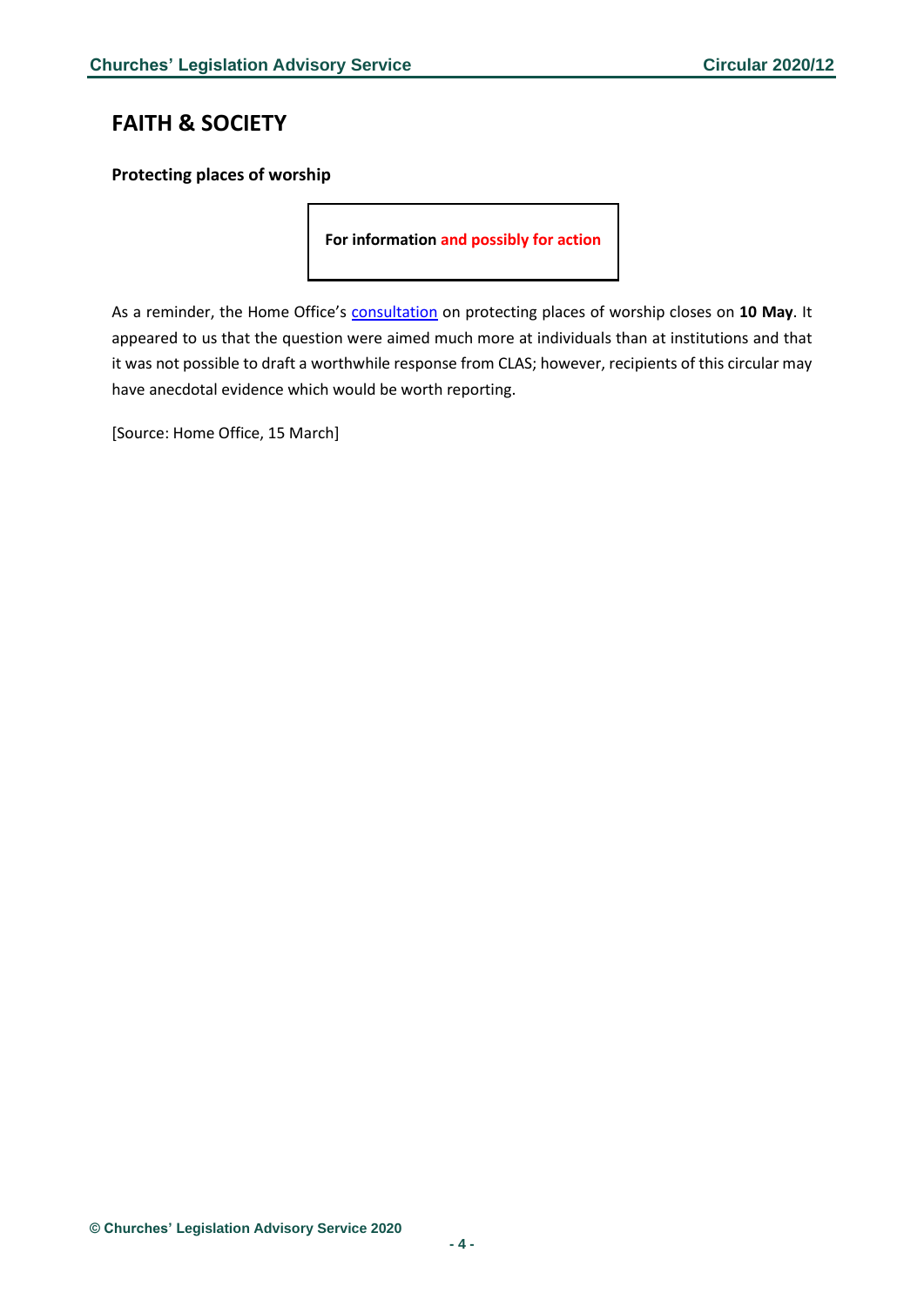## <span id="page-4-0"></span>**ODDS & ENDS**

### <span id="page-4-1"></span>**UK and EU Brexit negotiations**

**For information** 

The UK and EU have published the [terms of reference](https://ec.europa.eu/info/sites/info/files/terms-of-reference-eu-uk-future-relationship.pdf) on the UK-EU future relationship negotiations. The document notes that negotiations will alternate between London and Brussels and will take place over three, separate, full weeks of negotiating rounds on:

- w/c 20 April
- w/c 11 May
- $\bullet$  w/c 1 June.

An accompanyin[g joint statement](https://www.gov.uk/government/news/joint-statement-by-uk-and-eu-negotiators-following-the-videoconference-on-15-april-2020) was also published.

[Source: 10 Downing Street, 15 April]